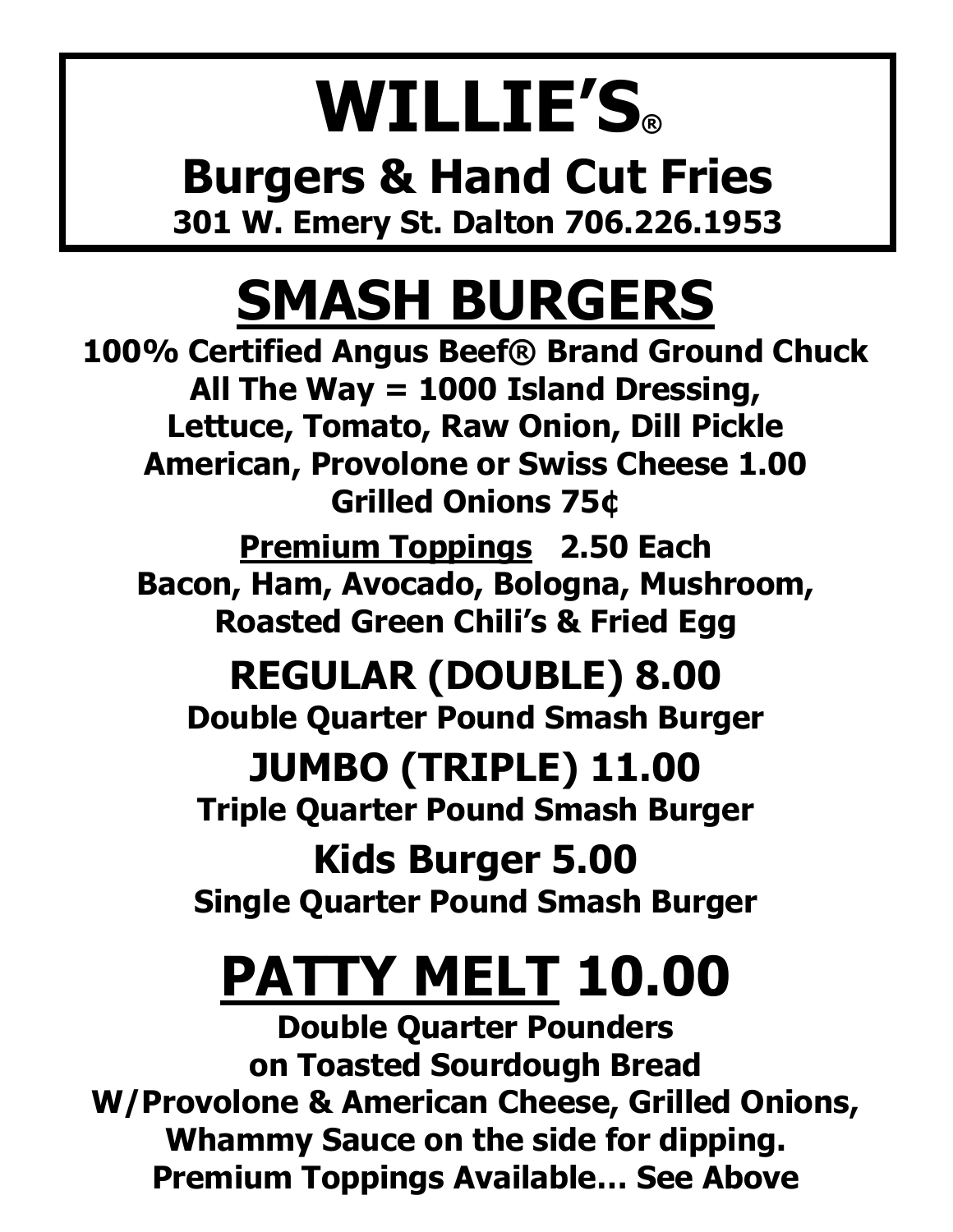#### **SIGNATURE BURGERS**

#### **All 1/2 Lb. – Double Quarter Pounders Add American, Provolone or Swiss Cheese 1.00**

| <b>GREEN CHILI BURGER (SPICY)</b><br>POBLANO & SERRANO CHILIES, LETTUCE, TOMATO, FAT SAUCE                 | 10.50 |
|------------------------------------------------------------------------------------------------------------|-------|
| "THE ALL AMERICAN" W/BACON & RANCH<br>BACON, LETTUCE, TOMATO, PICKLE, ONION, BUTTERMILK RANCH              | 10.50 |
| DUCK DYNASTY BURGER - W/FRIED BOLOGNA<br>W/SLAW. PICKLES & CAROLINA MUSTARD BBQ SAUCE                      | 10.50 |
| <b>TEXAS ROADHOUSE BURGER</b><br>W/BACON, FRIED ONIONS, LETTUCE, TOMATO, BBQ SAUCE                         | 10.50 |
| <b>FIRECRACKER BURGER - FLAVOR NEW ORLEANS</b><br>BACON, SLAW, PICKLES, REMOULADE SAUCE & CAJUN FIRE DUST  | 10.50 |
| <b>MISS PIGGY - BBQ BURGER</b><br>W/PULLED PORK, SLAW, PICKLE, CAROLINA MUSTARD SAUCE                      | 10.50 |
| <b>FLAMINGO BURGER - W/GRILLED HAM</b><br><b>GRILLED HAM &amp; THE WORKS - WILLIE'S FAVORITE</b>           | 10.50 |
| <b>BLACK WIDOW BURGER - FRESH MUSHROOMS</b><br><b>GRILLED FRESH MUSHROOM &amp; THE WORKS</b>               | 10.50 |
| <b>BIG FAT ELVIS BURGER</b><br>BACON, PEANUT BUTTER, STRAWBERRY JELLY, NO GARDEN                           | 10.50 |
| <b>BLUE MARTINI BURGER</b><br>BACON, BLUE CHEESE DRESSING, HOT SAUCE & THE WORKS                           | 10.50 |
| <b>AVOCADO BURGER</b><br>FRESH AVOCADO, JALAPEÑO & THE WORKS                                               | 10.50 |
| <b>CALIFORNIA BURGER- AVOCADO &amp; BACON</b><br><b>AVOCADO, BACON &amp; THE WORKS</b>                     | 13.00 |
| <b>ZAPATA BURGER – AVOCADO &amp; GRILLED HAM</b><br>HAM, AVOCADO, MAYO, MUSTARD, LETTUCE, TOMATO, JALAPEÑO | 13.00 |
| <b>BATMAN &amp; ROBIN - MUSHROOM &amp; BACON</b><br><b>GRILLED MUSHROOM, BACON &amp; THE WORKS</b>         | 13.00 |
| WOLF-MAN JACK – GRILLED HAM & BACON<br><b>GRILLED HAM, BACON &amp; THE WORKS</b>                           | 13.00 |
| <b>BREAKFAST BURGER – W/TWO EGGS</b><br>CHOICE OF BACON, HAM OR BOLOGNA. W/LET, TOM, MAYO                  | 13.00 |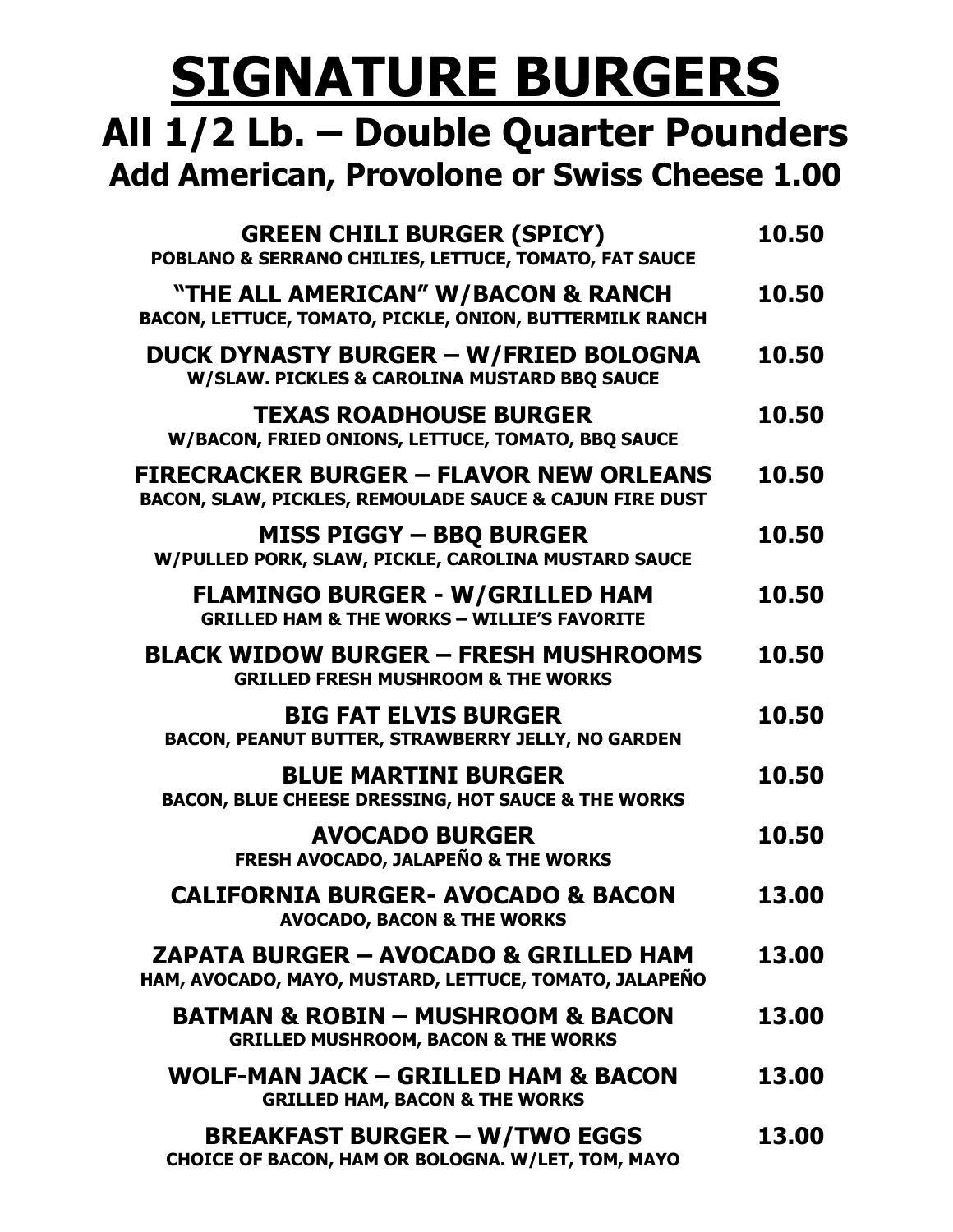### **PASTRAMI CHEESESTEAK**

**Half Sub 14.50 / Full Sub 19.50 Pastrami W/Grilled Onions, Peppers, Mushroom, Swiss Cheese, Melted Cheddar,**

**Lettuce, Tomato, Russian Dressing**

# **PASTRAMI REUBEN**

**Regular 12.00 or Jumbo 17.00**

**On Rye Bread W/ Swiss Cheese, Kraut, Dill Pickle, Russian Dressing & Spicy Brown Mustard**

# **PASTRAMI BURGERS**

**Single 11.00 / Double 14.00 or Triple 17.00 Served on Toasted Rye Bread W/Swiss Cheese, Kraut, Pickle, Onion, Russian Dressing**

# **BBQ BEEF SANDWICHES**

#### **Regular 7.00 / Jumbo 11.00**

**Smoked Beef Pastrami on a Hamburger Bun W/Slaw and BBQ Sauce Red - Sweet BBQ Sauce or Spicy Carolina Mustard**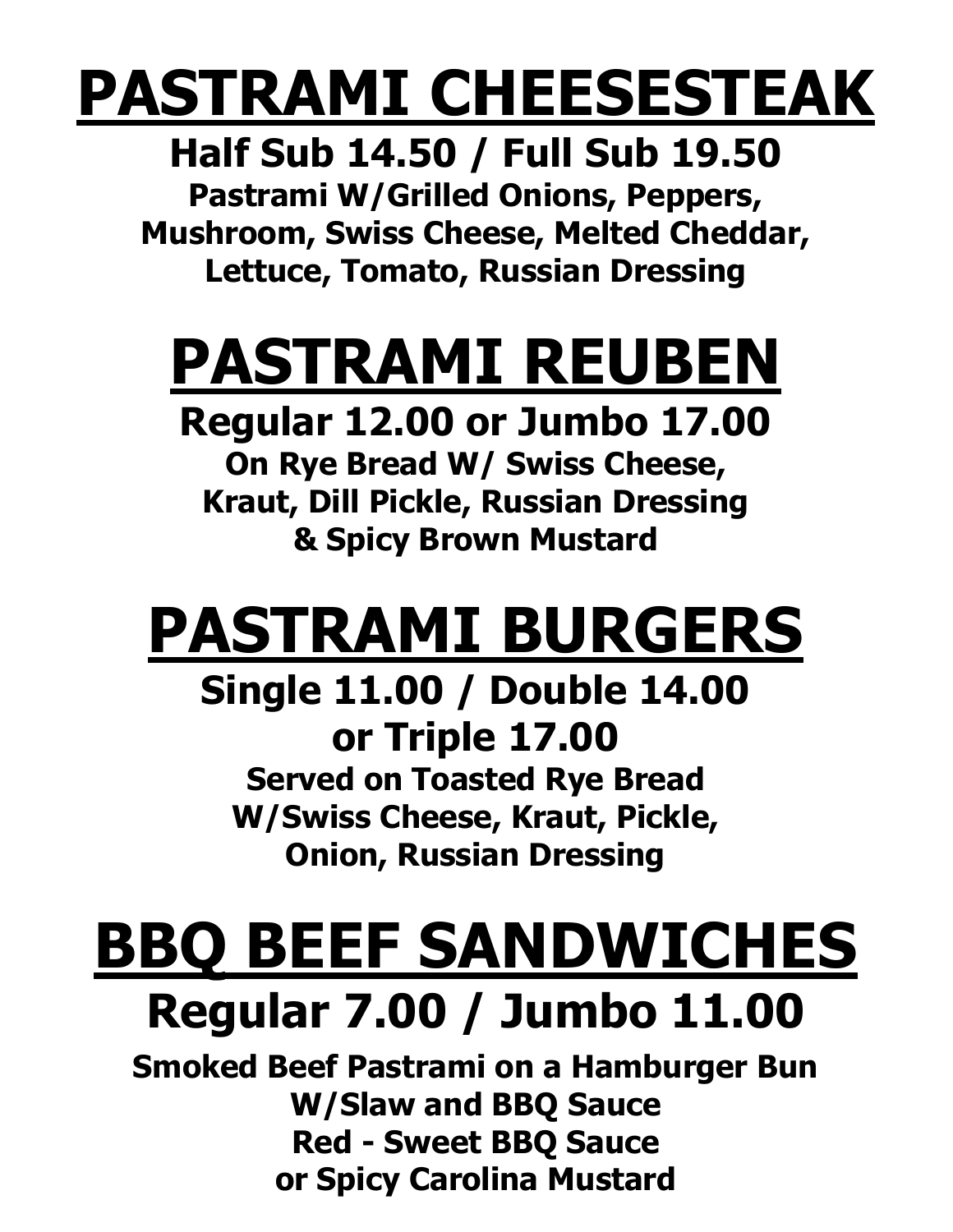#### **MORE SANDWICHES**

|                            | Lil  | <b>Big</b> |
|----------------------------|------|------------|
| <b>Fried Catfish Sand.</b> | 7.00 | 11.00      |
| (Reg or Spicy)             |      |            |
| <b>BBQ Pork Sand</b>       | 6.00 | 9.00       |
| <b>Fried Bologna Sand.</b> | 6.00 | 9.00       |

#### **FISH & SHRIMP PLATE**

**Two Sides (Fries, Slaw, Spicy Mac Salad) Texas Toast, Onions, Pickles & Sauce**

| <b>2PC. FRESH FISH PLATE</b>      | 14.00 |
|-----------------------------------|-------|
| <b>3PC. FRESH FISH PLATE</b>      | 18.00 |
| <b>4PC. FRESH FISH PLATE</b>      | 22.00 |
| <b>10PC JUMBO SHRIMP</b>          | 15.50 |
| <b>16PC JUMBO SHRIMP</b>          | 23.00 |
| <b>2PC FISH &amp; 10PC SHRIMP</b> | 22.00 |
| <b>3PC FISH &amp; 10PC SHRIMP</b> | 26.00 |

#### **FROM THE SMOKER**

| <b>BBQ PULLED PORK PLATE</b>                    | 14.00 |
|-------------------------------------------------|-------|
| Two Sides (Fries, Slaw, Spicy Mac Salad)        |       |
| <b>Texas Toast, Onions, Pickles &amp; Sauce</b> |       |
| <b>LOADED BBQ CHEESE FRIES</b>                  | 14.50 |
| <b>ONE LB. BBQ PULLED PORK</b>                  | 13.50 |
| <b>BBQ FAMILY PACK</b>                          | 26.00 |
| 1 1/2 LB. PORK, LG. SLAW, SAUCE, 6 BUNS         |       |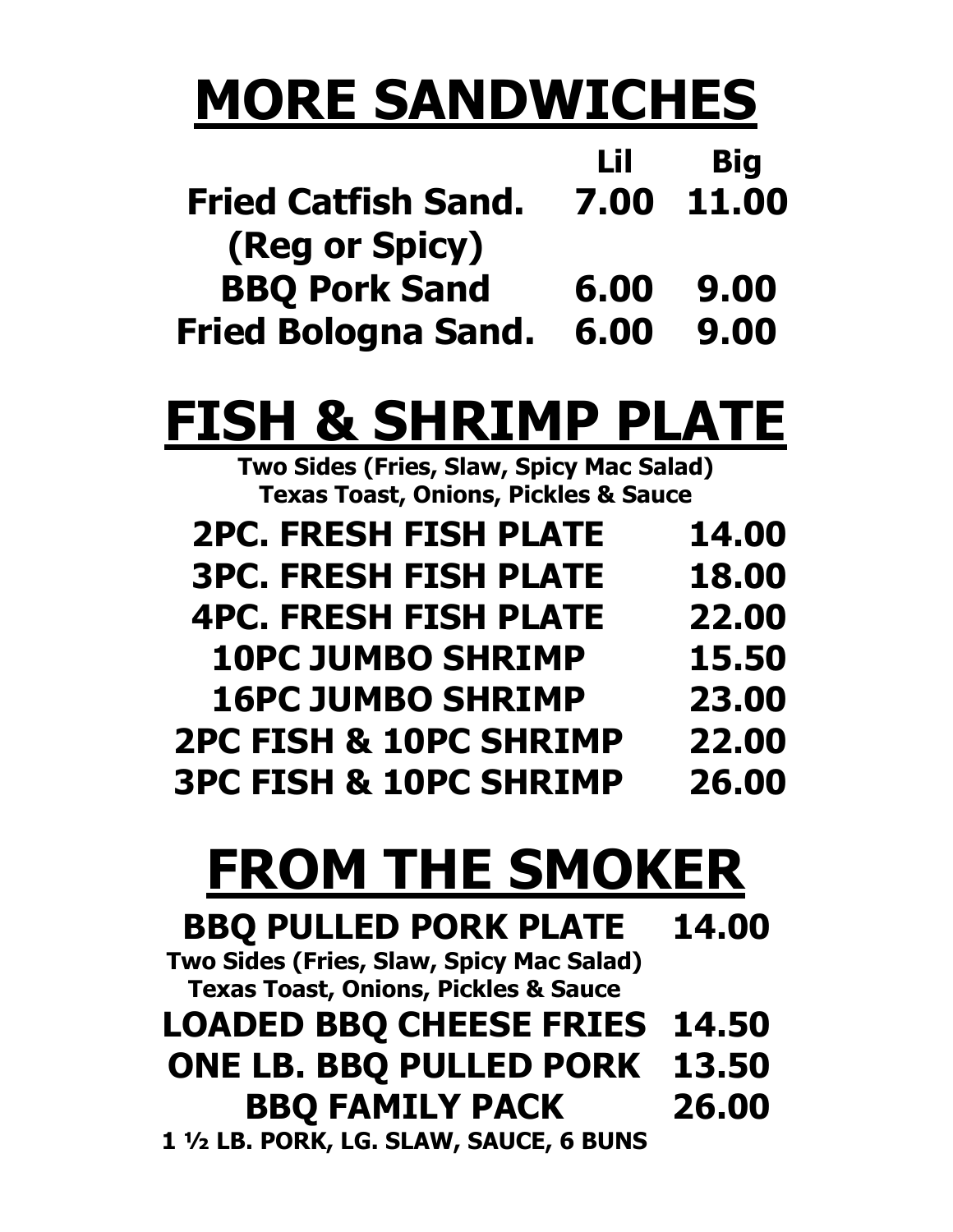#### **CHICKEN SANDWICHES**

| Jumbo (50% More Chicken) Add 4.00 / Cheese 1.00 |              |
|-------------------------------------------------|--------------|
| <b>CHICKEN ALL THE WAY</b>                      | 7.00         |
| Mayo, Lettuce, Tomato, 1000 Island              |              |
| <b>CHICKEN BAR-B-QUE</b>                        | 7.00         |
| w/Slaw, Pickle & BBQ Sauce                      |              |
| <b>CHICKEN VOODOO (Spicy)</b>                   | 7.00         |
| Slaw, Pickle, Remoulade, Hot Oil, Fire Dust     |              |
| <b>CHICKEN FIRECRACKER (Spicy)</b>              | 9.50         |
| <b>Same as The Chicken Voodoo Sandwich</b>      |              |
| w/Thick Cut Bacon                               |              |
| <b>CHICKEN BACON RANCH</b>                      | 9.50         |
| <b>Bacon, Lettuce, Tomato, Ranch</b>            |              |
| <b>CHICKEN AVOCADO</b>                          | 9.50         |
| Avocado, Let, Tom, Mayo, Jalapeño               |              |
| <b>CHICKEN FLAMINGO</b>                         | 9.50         |
| Ham, Let, Tom, Mayo. 1000 Island                |              |
| <b>CHICKEN CALIFORNIA</b>                       | 12.00        |
| Avocado, Bacon, Mayo, Let, Tom                  |              |
| <b>CHICKEN ZAPATA</b>                           | <b>12.00</b> |
| Avocado, Ham, Mayo, Lettuce,                    |              |
| <b>Tomato &amp; Jalapeño</b>                    |              |

#### **CHICKEN TENDER PLATES**

| W/2 Sides, 2pc's Toast, Sauce              |       |
|--------------------------------------------|-------|
| (Fresh Cut Fries, Slaw or Spicy Mac Salad) |       |
| <b>2 JUMBO TENDERS - 2 Sauces</b>          | 10.99 |
| <b>3 JUMBO TENDERS - 2 Sauces</b>          | 14.49 |
| 4 JUMBO TENDERS - 3 Sauces                 | 17.99 |
| <b>5 JUMBO TENDERS - 3 Sauces</b>          | 21.49 |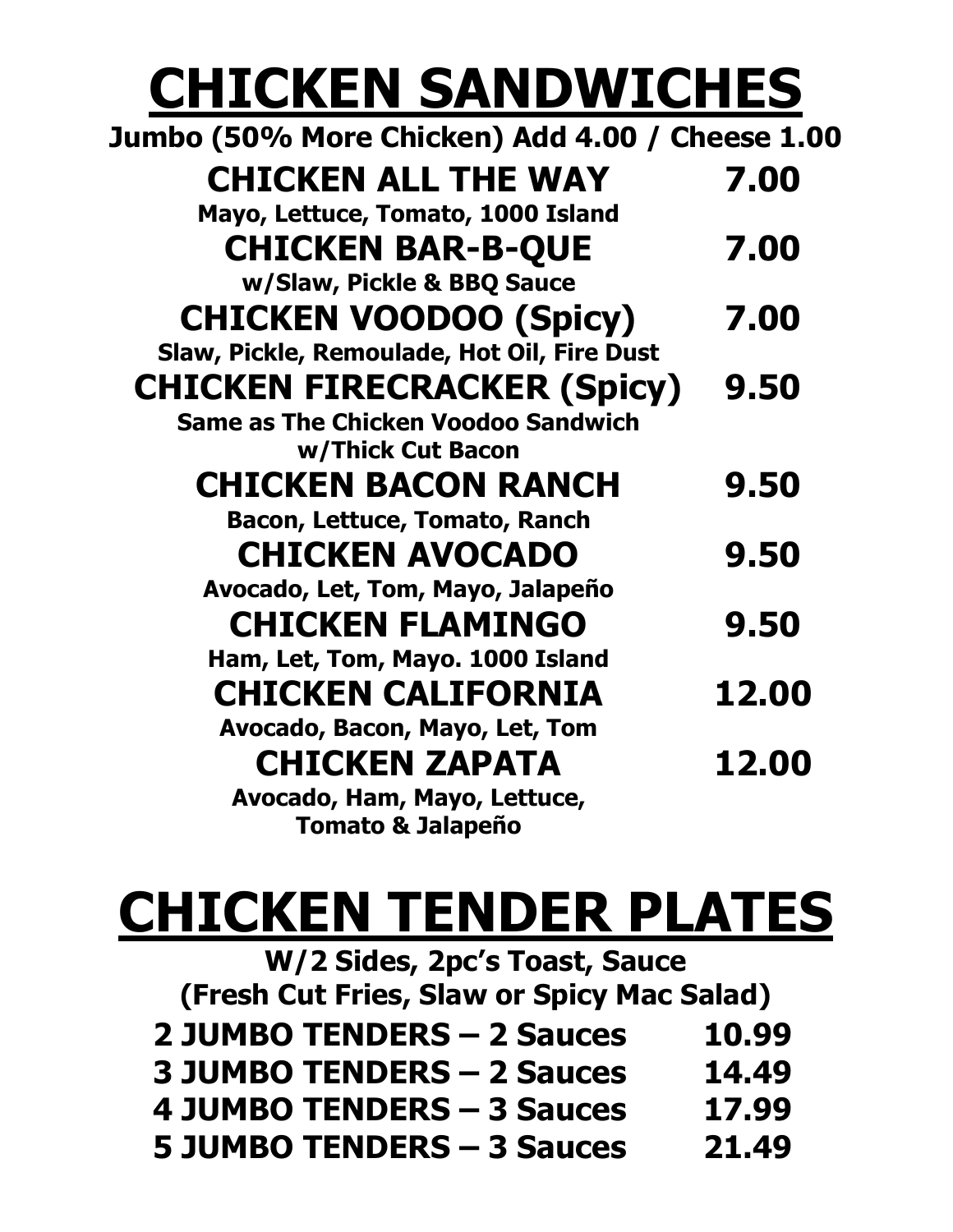#### **COLD SUBS**

**All the Way =Mayo, Lettuce, Tomato, Onion, Vinaigrette & Swiss or Provolone Cheese**

|                                    | <b>Half</b> | <b>Full</b> |
|------------------------------------|-------------|-------------|
| <b>ROCKY BALBOA</b>                | 14.50       | 19.50       |
| <b>Pastrami &amp; Swiss Cheese</b> |             |             |
| <b>THE GODFATHER</b>               | 17.50       | 22.50       |
| Pastrami, Bacon, Swiss Cheese      |             |             |
| <b>FRANK SINATRA</b>               | 12.00       | 17.00       |
| Ham, Salami, Pepperoni, Provolone  |             |             |
| <b>TONY SORPRANO</b>               | 15.00       | 20.00       |
| <b>Same as Sinatra W/Bacon</b>     |             |             |
| <b>VEGAS JOYRIDE</b>               | 18.00       | 23.00       |
| Same as Sinatra W/Bacon & Avocado  |             |             |
| <b>JERSEY CLASSIC</b>              | 10.50       | 15.50       |
| <b>Ham &amp; Provolone</b>         |             |             |
| <b>JERSEY AVOCADO</b>              | 13.50       | 18.50       |
| <b>JOHN GOTTI</b>                  | 13.50       | 18.50       |
| <b>Same as The Jersey W/Bacon</b>  |             |             |
| <b>GOTTI CALIFORNIA</b>            | 16.50       | 21.50       |
| W/Bacon & Avocado                  |             |             |
| <b>TURKEY</b>                      | 10.50       | 15.50       |
| <b>Turkey Breast, Provolone</b>    |             |             |
| <b>TURKEY BLT</b>                  | 13.50       | 18.50       |
| <b>TURKEY AVOCADO</b>              | 13.50       | 18.50       |
| <b>TURKEY CALIFORNIA</b>           | 16.50       | 21.50       |
| W/Bacon & Avocado                  |             |             |
| <b>BRONX BOMBER</b>                | 10.50       | 15.50       |
| Ham, Turkey, Provolone             |             |             |
| <b>AL CAPONE CLUB</b>              | 13.50       | 18.50       |
| <b>Bronx W/Bacon</b>               |             |             |
| <b>CHILI WILLIE</b>                | 13.50       | 18.50       |
| Ham, Turkey, Avocado, Jalapeño     |             |             |
| <b>CLUB CALIFORNIA</b>             | 16.50       | 21.50       |
| W/Bacon & Avocado                  |             |             |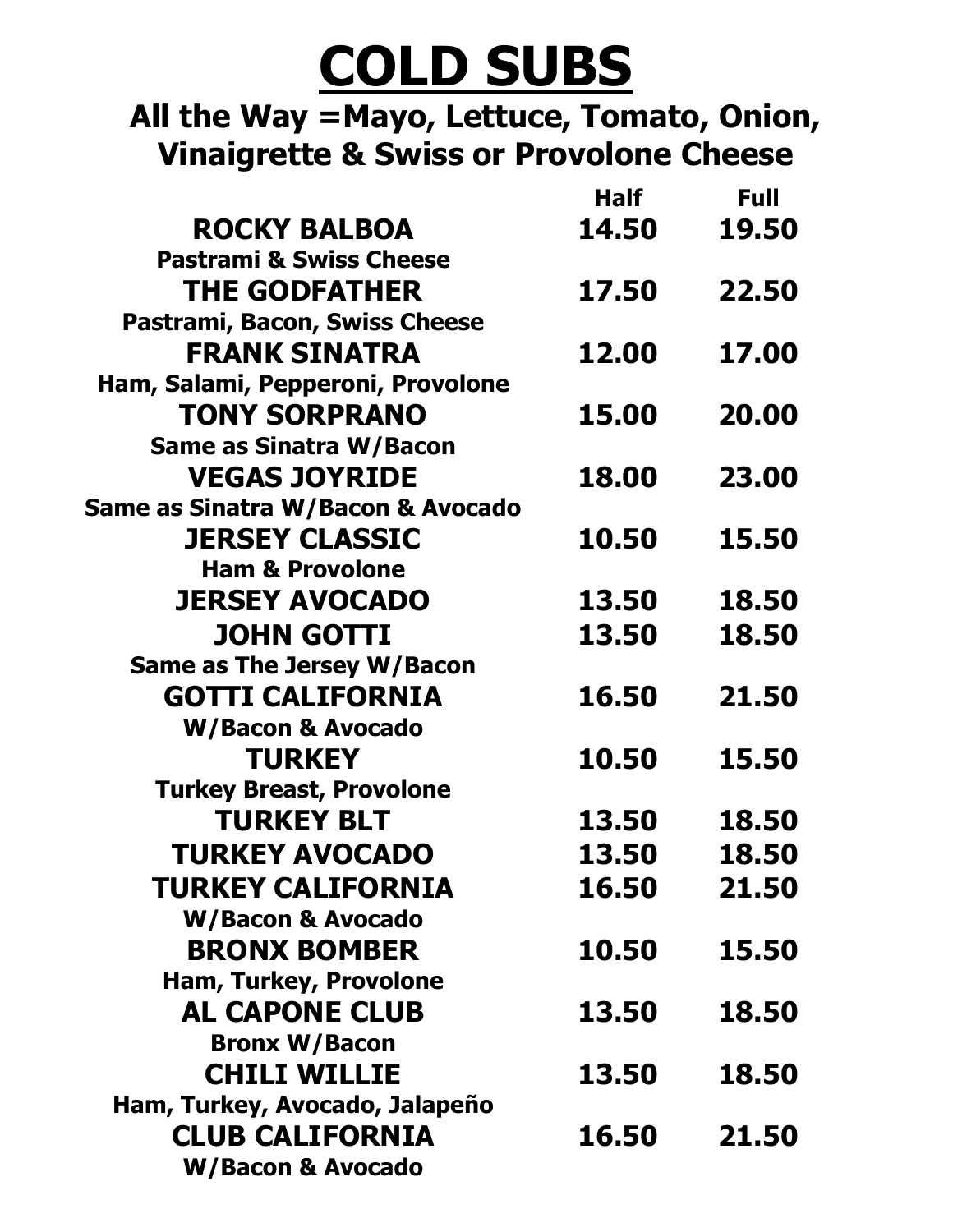### **HOT SUBS**

|                                                                                                                                                                  | Half  | Full  |
|------------------------------------------------------------------------------------------------------------------------------------------------------------------|-------|-------|
| Pastrami Cheesesteak<br><b>Our Famous Pastrami W/Onions,</b><br><b>Peppers, Mushroom, Swiss</b><br><b>Cheese, Melted Cheddar,</b><br><b>And Russian Dressing</b> | 14.50 | 19,50 |
| <b>Cuban Sandwich</b><br>Ham, Genoa Salami, Cuban Pork,<br><b>Swiss Cheese, Mustard, Pickle</b>                                                                  | 12.50 | 17.50 |
| <b>Mojito Pork Sand.</b><br><b>Cuban Pork, Onions, Swiss Cheese,</b><br>Lettuce, Tomato, Mayo                                                                    | 12.50 | 17.50 |
| <b>Chopped Cheese</b><br><b>Ground Chuck, Peppers, Onions,</b><br>Cheese, Lettuce, Tomato,<br>Mayo, Ketchup                                                      | 12.50 | 17.50 |
| <b>Shrimp Po'boy</b>                                                                                                                                             | 13.50 | 19.50 |
| <b>Catfish Po'boy</b>                                                                                                                                            | 12.50 | 18.50 |
| <b>Chicken Po'boy</b><br>All Po'boys W/Lettuce, Tomato,<br><b>Whammy Sauce &amp; Cajun Spices</b>                                                                | 12.50 | 18.50 |
| <b>The Great Wazoo</b><br>Chicken Sub W/Grilled Ham, Cheese,<br><b>Lettuce, Tomato, Whammy Sauce</b>                                                             | 14.50 | 20.50 |
| <b>B.L.T. Sub</b><br><b>Classic BLT on a Sub Roll</b><br>Add Avocado 2.00                                                                                        | 12.50 | 17.50 |
| <b>Hog Hoagie</b><br><b>Pulled Pork W/Let, Tom, Mayo</b><br><b>Cole Slaw &amp; BBQ Sauce</b>                                                                     | 12.50 | 17.50 |